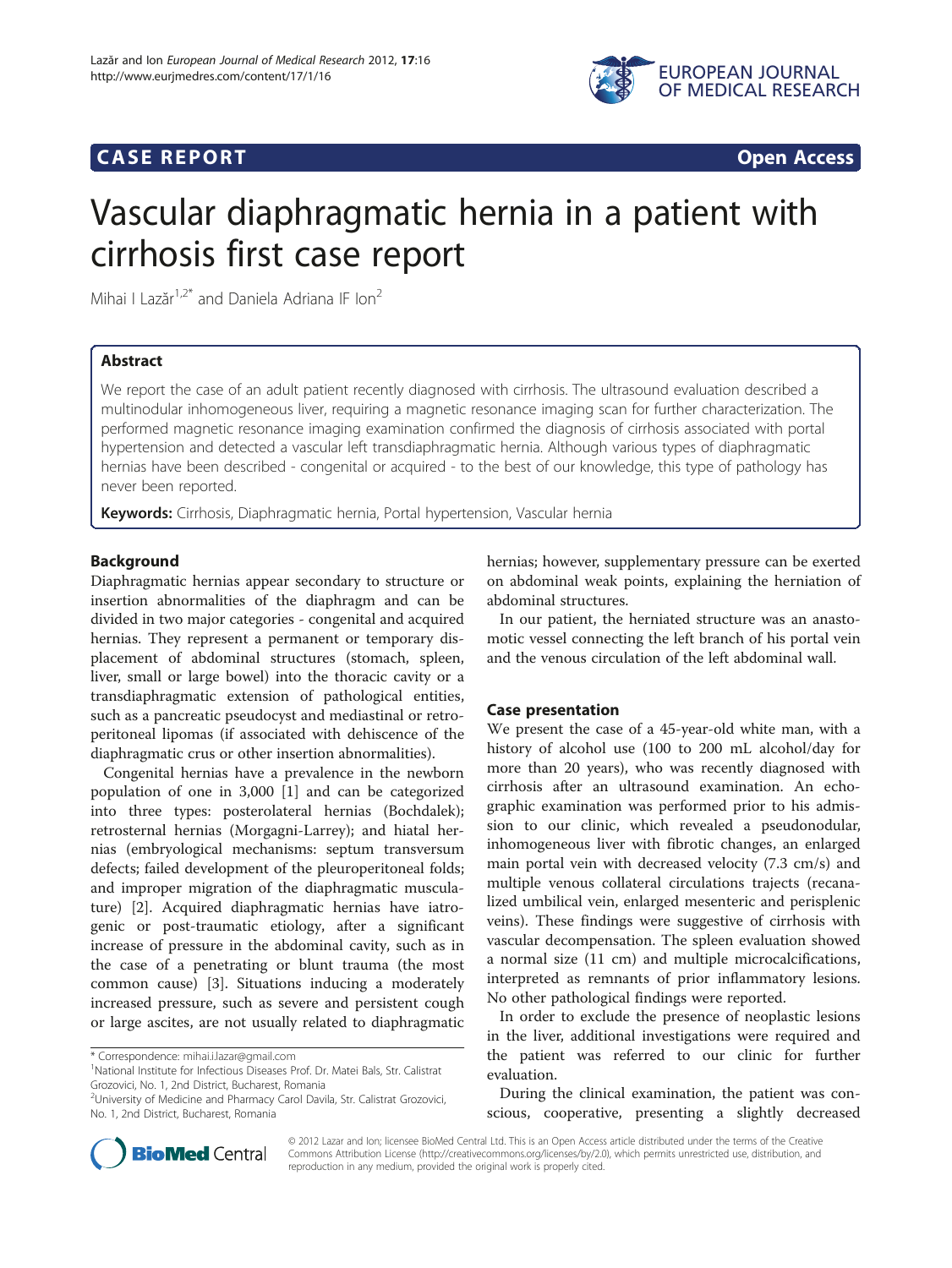<span id="page-1-0"></span>alveolar murmur in the pulmonary bases without abnormal breath sounds, abdominal discomfort on palpation in the right hypochondrium and a slightly enlarged liver, palpable in the epigastrium. Superficial lymph nodes were non-detectable. Collateral venous circulation was visible on both flanks.

A thorough blood work-up revealed the following: normal transaminases levels (aspartate transaminase, 51 IU/L, alanine transaminase, 70 IU/L); a slight increase in gamma-glutamyltranspeptidase (117 U/L) with alkaline phosphatase in the normal range (73 U/L); mild thrombocytopenia (130,000/mm<sup>3</sup>); and normal range values for red blood cells  $(5.28 \times 10^6/\text{mm}^3)$ , hemoglobin (13.8 g/dL), hematocrit (49.6 %), mean corpuscular volume (93.9 fL), mean corpuscular hemoglobin (31.8 pg) and red blood cell distribution width (12.5 %), unconjugated bilirubin (0.5 mg/dL), conjugated bilirubin (0.6 mg/dL), plasma total proteins  $(8.1 \text{ g}/dL)$  and albumin (4.65 g/dL). He scored F3 in a FibroTest evaluation, with no inflammatory syndrome (fibrinogen, 463 mg/dL; neutrophilic leukocytes, 5,400/mm<sup>3</sup>, K<sup>+</sup> and Na<sup>+</sup> were in the normal range. Immunologic tests for viral hepatitis were negative (hepatitis B surface antigen – AgHBs I negative; anti-HCV antibody - AcHVC I negative) and coagulation tests showed no alteration (international normalized ratio, 0.96; activated partial thromboplastin time 33 seconds).

A magnetic resonance imaging (MRI) scan was performed in order to assess the hepatic nodules described on the ultrasound examination, to exclude a possible hepatocarcinoma and to detect other possible associated pathologies.

The MRI sequences showed the inhomogeneous structure of the liver, with a pseudonodular aspect, without signal abnormalities suggestive for neoplastic pathology as well as an irregular liver contour and increased dimensions of the left hepatic lobe and caudate segment. His spleen was normal size but with an inhomogeneous structure presenting small granular low signal images on both T1- and T2-weighted sequences, compatible with the microcalcifications described on ultrasound. Multiple collateral vascular trajects with perisplenic, periumbilical and perigastric topography were also observed, representing portosystemic collateral circulation.

The interesting finding was an aberrant vein with its origin in the left hepatic portal branch, which follows a horizontal trajectory to the left, compressed between the enlarged left hepatic lobe and the inferior side of the left diaphragm; the vein herniated into the left thoracic cavity, described a loop and returned into the abdominal cavity (Figure 1); it passed between the spleen and the diaphragm muscle, and led inferolaterally into the left abdominal wall. T1-weighted images with contrast enhancement detected no signal abnormality in the liver



Figure 1 T1-weighted magnetic resonance image of the vascular diaphragmatic hernia (non-contrast image), axial view. 1 - Left diaphragm muscle; 2 - descending part of the collateral aberrant vein; 3 - diaphragmatic defect corresponding to the base of the vascular loop; 4 - liver; 5 - spleen.

parenchyma and confirmed the presence of the aberrant vascular trajectory (Figure 2); no thrombotic images were detected in the portal or collateral circulation. The coronal reconstructions (Figures [3](#page-2-0) and [4\)](#page-2-0) allow a better view of both abdominal and thoracic segments of the herniated vein, of its extension into the thoracic cavity and also of the recanalized umbilical vein (Figure [3\)](#page-2-0). Patient received propranolol (20 mg/day) for the portal hypertension, lactulose (30 mL/day) to prevent portal encephalopathy, omeprazol (20 mg/day) in the morning to prevent bleeding from the gastric and esophageal varices, and hepatoprotectors (silibinum; 500 mg/day). He



Figure 2 T1-weighted magnetic resonance image of the vascular diaphragmatic hernia (after contrast administration), axial view. 1 - Left diaphragm muscle; 2 - descending part of the collateral aberrant vein; 3 - diaphragmatic defect corresponding to the base of the vascular loop; 4 - liver; 5 - spleen.

1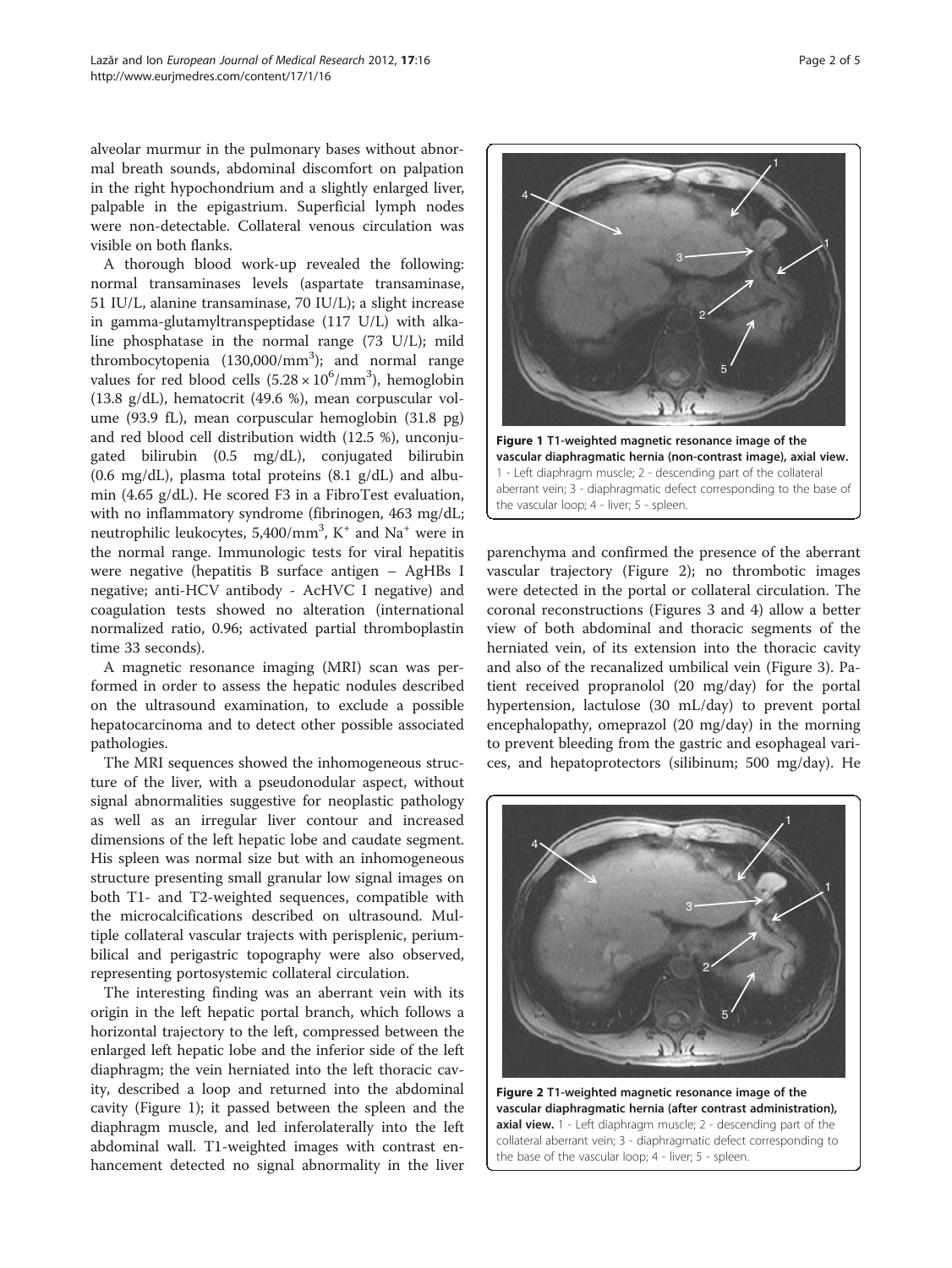<span id="page-2-0"></span>

was further addressed to a thoracic surgery department for a consultation and treatment; he refused the intervention, remaining under periodic surveillance.

## **Discussion**

The negative immunological tests corroborated with the imaging investigations (pseudonodular aspect of the liver, with irregular liver contour, increased dimensions of the left hepatic lobe and caudate segment, portosystemic collateral circulation) and the elevated level of gamma-glutamyltranspeptidase suggest liver cirrhosis with a possible alcohol use etiology.

The manifestations of acquired diaphragmatic hernias are correlated with their size and content; they include circulatory and respiratory depression secondary to decreased function of the diaphragm and to compression of the lungs by the herniated abdominal structures. In the case of small diaphragmatic hernias, the symptoms are absent or mild (nonspecific gastrointestinal complaints), often ignored by the patients; the diagnosis is met when the size of the hernia increases and the symptomatology becomes more important or complications such as strangulation or dyspnea occurs.

Hernias represent a weakness in the abdominal wall that can evolve into a localized defect, allowing abdominal structures covered with peritoneum to protrude: the



herniated vein; 3 - diaphragmatic defect corresponding to the base of the vascular loop; 4 - liver.

protruding abdominal structure (a collateral vein) can be observed in Figures [1](#page-1-0), [2,](#page-1-0) 3 and 4. The particularity and originality of this case report is represented by an unusual pathology, a vascular transdiaphragmatic hernia, described, to the best of our knowledge, for the first time. A possible explanation for this pathology can be found in the process of diaphragm formation. During the embryologic period, weak points in the structure of the diaphragm muscle may appear (related to migration or fusion abnormalities), which are too small for the large abdominal organs to herniate and therefore they remain undetected, but large enough to allow the herniation of small structures. If there is any increased pressure in the abdominal cavity (caused by chronic cough or large ascites in patients with cirrhosis), the anatomic structures lying in the proximity of a weak point may protrude through the weak point into the thorax. In our case, the large anastomotic vein was compressed between two rigid planes - the superior side of the hypertrophied left liver lobe (presenting decreased elasticity due to the fibrotic changes) and the inferior side of the diaphragm.

In order to establish a positive diagnosis of diaphragmatic hernia, two main elements should be present: a diaphragmatic defect and an abdominal structure that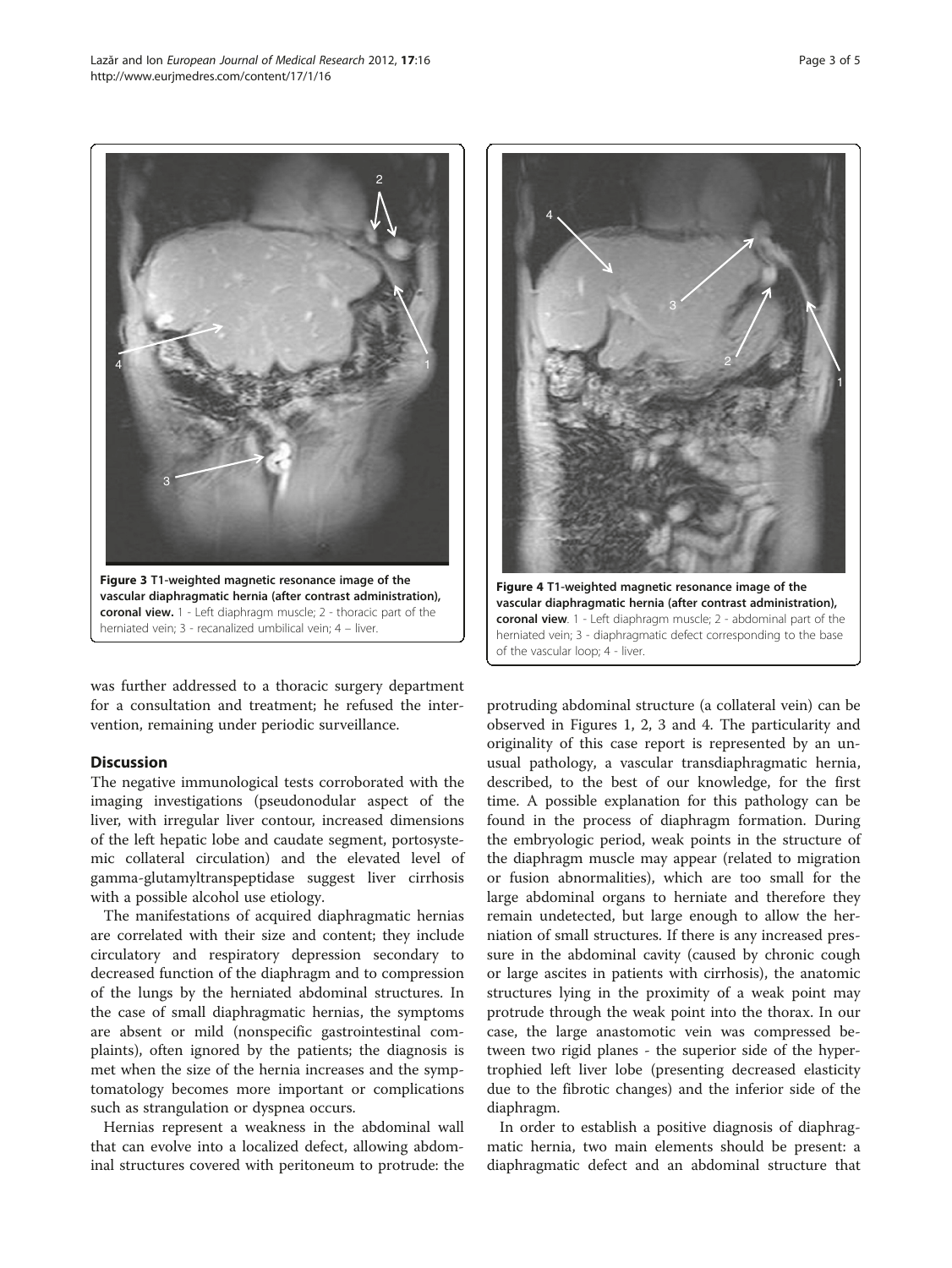passes through the defect into the thorax. When analyzing the vessel on the contrast enhanced images (Figure [2](#page-1-0)), we can observe a continuous contour, similar wall thickness of the vessel in both segments, thorax and abdomen, and a MR-signal compatible with lung parenchyma surrounding the thoracic part of the vessel, thereby excluding a diaphragmatic relaxation. The vessel is situated posterior and inferior in rapport with the diaphragm, passes through the diaphragmatic defect into the thoracic cavity and then returns into the abdomen. To obtain an optimal evaluation of the diaphragmatic defect, either a laparoscopy/laparotomy or radio-imaging examinations (computed tomography (CT) or MRI) could be performed. In our case, the patient refused the surgical intervention; the diaphragmatic defect can be observed in Figures [1, 2](#page-1-0) and [4](#page-2-0) - corresponding to the base of the vascular loop.

The relevance of this particular case is related to potential diagnostic problems, therapeutic implications and possible complications that may occur in the natural evolution of the disease, such as strangulation, thrombosis or rupture with secondary hemothorax, which are difficult to treat and diagnose if this diagnosis has not previously been considered.

Pleural effusions are very common in patients with cirrhosis, especially in the late stages, and usually they have an insidious, asymptomatic evolution, correlated with the protein serum level. If the liquid quantity increases in a short time, another etiology (usually infectious) must be considered. In this pathological context, if specific pulmonary infectious findings are absent and the patient presents hypovolemic symptomatology, a rupture of the herniated collateral vein must be also considered. Another implication of this finding is related to common therapeutic practices - if a pleural effusion is to be evacuated by puncture in a patient with cirrhosis, the existence of a vascular hernia represents a contraindication due to the possible interception of the aberrant vessel and secondary hemothorax.

The presence of a vascular diaphragmatic hernia also extends the differential diagnosis when analyzing a thoracic radiography, in cases of pulmonary opacities situated in the base of the lungs.

D'Amico and Luca [[4\]](#page-4-0) have shown that esophageal and/or gastric varices eventually develop in all cirrhotic patients and that, once developed, they tend to increase in size and to bleed. The management of portal hypertension is aimed first of all at the prevention of variceal bleeding and treatment of acute bleeding when it occurs - in this instance, endoscopic sclerotherapy (EST) and band ligation of esophageal varices (EVL) are widely considered the treatment of choice. However, after the surgical treatment of varices, changes in the portal blood flow occur that lead to the increased size of the

remaining collateral veins. Sarin et al. [\[5](#page-4-0)] communicate an aggravation of portal hypertensive gastropathy after EVL and EST due to a sudden increase of the blood flow in the venous collaterals. Based on these elements, if a vascular hernia is present (as in our case), an adjustment of the surgical attitude is necessary when the patient undergoes EST or EVL, to prevent an eventual rupture of the aberrant vein.

Usually the collateral vessels treated in cases of patients with cirrhosis are the gastro-esophageal varices; our case report adds another collateral vessel to the surgical indication list, in order to avoid possible complications.

The standard evaluation for varices is represented by esogastro-duodenoscopy (EGD), which should be carried out for every patient at the time when cirrhosis is diag-nosed. Garcia-Tsao et al. [\[6](#page-4-0)] recommend, for patients with cirrhosis and no varices, initial EGD should be repeated in 3 years or annually if there is evidence of hepatic decompensation; for patients with cirrhosis and small varices that have not bled, it should be repeated in 2 years or annually if there is evidence of hepatic decompensation; and in patients with cirrhosis and medium or large varices that have not bled, EGD should be performed 1 to 3 months after obliteration and then every 6 to 12 months to check for variceal recurrence. However, in order to evaluate the entire collateral circulation in a patient with portal hypertension, other investigative methods are also required – ultrasound, CT or MRI. The ultrasound evaluation in our case described multiple perisplenic venous trajects, but could not detect the abnormal vessel herniated in the left thoracic cavity; it is important in such cases, for an accurate assessment of the patient, to corroborate the ultrasound data with additional imaging investigations (MRI or CT), which can also provide further information regarding the hepatic structure and/or other associated pathologies.

## Conclusion

Vascular transdiaphragmatic hernia, although a very rare pathological entity, may complicate the evolution of a cirrhotic patient. Such a possibility must be considered for a proper management of the disease.

## Consent

Written informed consent was obtained from the patient for publication of this case report and any accompanying images. A copy of the written consent is available for review by the Editor-in-Chief of this journal.

#### Abbreviations

CT: Computed tomography; EGD: Esogastro-duodenoscopy; EST: Endoscopic sclerotherapy; EVL: Band ligation of esophageal varices; MRI: Magnetic resonance imaging.

#### Competing interests

The authors declare that they have no competing interests.